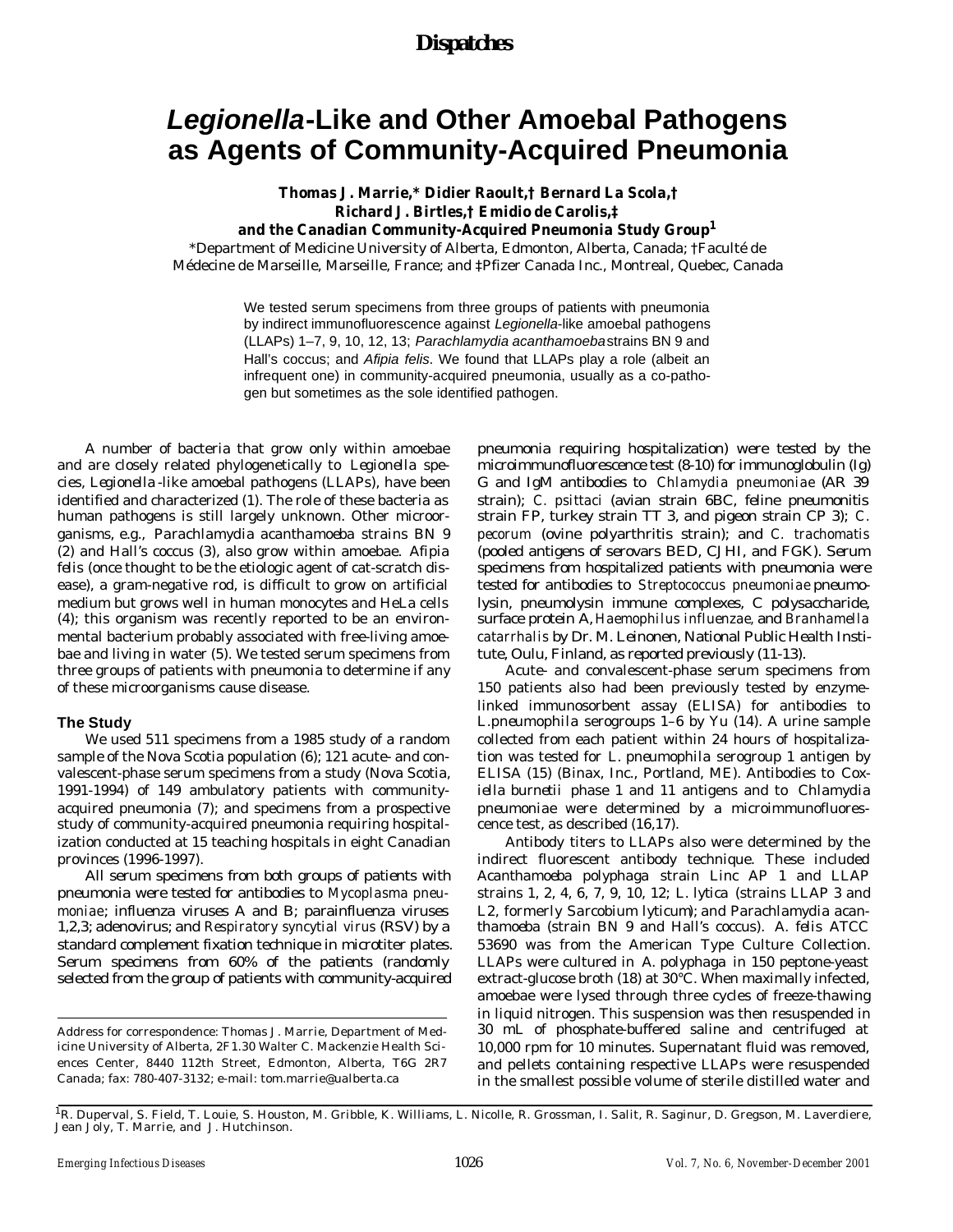were adjusted to a concentration of 2 mg/mL, as determined spectrophotometrically. Antigen prepared in this manner was frozen at –20°C until required.

Specimens with an IgM titer of >1:100, seroconversion from 0 to 100, a fourfold rise in antibody titer between acuteand convalescent-phase serum, and a single or stable titer of >400 were considered indicative of recent infection. An antibody titer of >50 was considered seropositive, i.e., evidence of prior but not recent infection.

The seropositivity rate to various antigens is shown in Table 1. The background rate of such infection is low. Only one healthy Nova Scotian had serologic evidence of recent infection with an LLAP, LLAP 4. None of the patients with ambulatory pneumonia had such an infection. LLAP 4 was the most common LLAP-causing pneumonia: four such infections among patients with community-acquired pneumonia required hospitalization. Two of the 58 patients from the Nova Scotia site had infection with LLAP 4, versus one of 511 healthy Nova Scotians (p<0.029, Fisher exact test). BN 9 caused two infections, and LLAP 1 and 12 caused one each among patients with community-acquired pneumonia requiring hospitalization.

### **Case Histories**

### **LLAP 1 and 12 Infections**

A 40-year-old floral designer was hospitalized in Edmonton, Alberta, with a 21-day history of diarrhea, myalgias, headache, chills, and shortness of breath. She had traveled to Los Angeles and Palm Springs in the previous 10 days. On admission, her oral temperature was 36.9°C, and fine bilateral interstitial infiltrates were present on a chest radiograph. She was treated with erythromycin and doxycycline, was discharged on day 7, and was readmitted 2 weeks later, at which time a transbronchial biopsy specimen yielded *Mycobacterium avium intracellulare* on culture. No

| Table1. Percent seropositivity (antibody titer $\geq$ 1:50) to various antigens among three study groups <sup>a</sup> |                                                           |                                                |                                                         |  |  |  |  |  |  |  |  |
|-----------------------------------------------------------------------------------------------------------------------|-----------------------------------------------------------|------------------------------------------------|---------------------------------------------------------|--|--|--|--|--|--|--|--|
| Antigen                                                                                                               | Healthy<br>Nova <sup>-</sup><br>Scotians (%)<br>$N = 511$ | Ambulatory<br>pneumoniă<br>$(\%)$<br>$N = 121$ | CAP requiring<br>hospitalization<br>$(\%)$<br>$N = 255$ |  |  |  |  |  |  |  |  |
| LLAP-1                                                                                                                | 0.19                                                      | 1.6                                            | 0.7                                                     |  |  |  |  |  |  |  |  |
| $LLAP-2$                                                                                                              | 0                                                         | 0                                              | 0.39                                                    |  |  |  |  |  |  |  |  |
| $LLAP-3$                                                                                                              | 0.39                                                      | 1.6                                            | 0.7                                                     |  |  |  |  |  |  |  |  |
| $I.J.AP-4$                                                                                                            | 0.39                                                      | O                                              | 4.3                                                     |  |  |  |  |  |  |  |  |
| $LLAP-6$                                                                                                              | 0.1                                                       | 0                                              | 0.39                                                    |  |  |  |  |  |  |  |  |
| $I.J.AP-7$                                                                                                            | 1.36                                                      | $\Omega$                                       | 1.56                                                    |  |  |  |  |  |  |  |  |
| $LLAP-9$                                                                                                              | 0.39                                                      | 1.6                                            | 0.7                                                     |  |  |  |  |  |  |  |  |
| $LLAP-10$                                                                                                             | $\Omega$                                                  | $\Omega$                                       | 0.7                                                     |  |  |  |  |  |  |  |  |
| $LLAP-12$                                                                                                             | 0.97                                                      | 1.6                                            | 0.39                                                    |  |  |  |  |  |  |  |  |
| Hall's coccus                                                                                                         | 0                                                         | 1.6                                            | 2.35                                                    |  |  |  |  |  |  |  |  |
| BN 9                                                                                                                  | 0                                                         | 0                                              | 2.35                                                    |  |  |  |  |  |  |  |  |
| Afipia felis                                                                                                          | 0                                                         | 0.82                                           | $\Omega$                                                |  |  |  |  |  |  |  |  |

<sup>a</sup>As defined in paper.

CAP = community-acquired pneumonia.

evidence of HIV infection was found. The acute- and convalescent-phase antibody titers to LLAP 1 were 1:400 in the IgG fraction and 1:25 and 0 in the IgM fraction.

A 34-year-old clerical worker in a hospital radiology department was hospitalized on April 11, 1996, with pleuritic chest pain and shortness of breath of 10 days' duration. Her oral temperature was 38.7°C. The leukocyte count was 9.2 x 10<sup>9</sup> /L. A chest radiograph showed multilobar patchy opacities on the left and a 3-cm nodular opacity on the right. The patient was treated with erythromycin and cefuroxime intravenously for 36 hours, followed by oral clarithromycin. The nodule did not resolve over the next 6 weeks, and an open lung biopsy was performed. All cultures were negative. Histologic examination revealed acute and chronic inflammation. The acute-phase serum sample had an IgM antibody titer of 1:200 to LLAP 12, and the convalescent-phase titer was 1:100; the corresponding values for IgG were 0 and 1:50.

#### **BN 9 Infection**

A 21-year-old university student was hospitalized with fever, abdominal pain, nausea, vomiting, diarrhea, pleuritic chest pain, and nonproductive cough. He also complained of a sore throat and shortness of breath. On examination, he looked acutely ill and had a diffuse erythematous rash. His oral temperature was 38.3°C. A chest radiograph showed diffuse opacities involving both lower lobes. He was treated with erythromycin. The next day desquamation of the lips and the skin of the digits was noted, and a diagnosis of adult Kawasaki disease was entertained. Treatment with aspirin and gamma globulin was instituted, and the patient made an uneventful recovery. There was no evidence of cardiac involvement as indicated by normal serial electrocardiograms and a normal echocardiogram. The BN 9 antibody titer was 1:50 and 1:6,400 in the acute- and convalescentphase serum specimens. There was a stable antibody titer to Hall's coccus of 1:400 in both. Blood and urine cultures, as well as other microbiologic tests were negative.

A 68-year-old man was hospitalized on October 15, 1996, with nausea, vomiting, diarrhea, a nonproductive cough, shortness of breath, chills, and pleuritic chest pain. The year before, he had received a cadaveric renal transplant and was maintained on corticosteroid and cyclosporin therapy. His oral temperature was 39.2°C, and consolidation was found on examination of the right lung. A chest radiograph showed a single lobar opacity on the right. The leukocyte count was 17 x 10<sup>9</sup> /L*. S. pneumoniae* was isolated from the sputum. The patient was treated with cefuroxime intravenously for 4 days and was discharged on oral cefaclor. He made an uneventful recovery. The acute- and convalescent-phase titers to BN 9 were stable at 1:400.

### **LLAP 4 Infection**

Four patients met our definition for infection with LLAP 4 (Table 2). Appearance of pneumonia was similar in all four chest radiographs. Patient ML 13 had diffuse interstitial infiltrates, but this patient, who had had a bone marrow transplant, also had RSV infection. All patients with LLAP 4 recovered from pneumonia.

### **Conclusions**

In August 1986, Rowbotham (19) isolated LLAP 1 from the sputum of an 82-year-old woman with persistent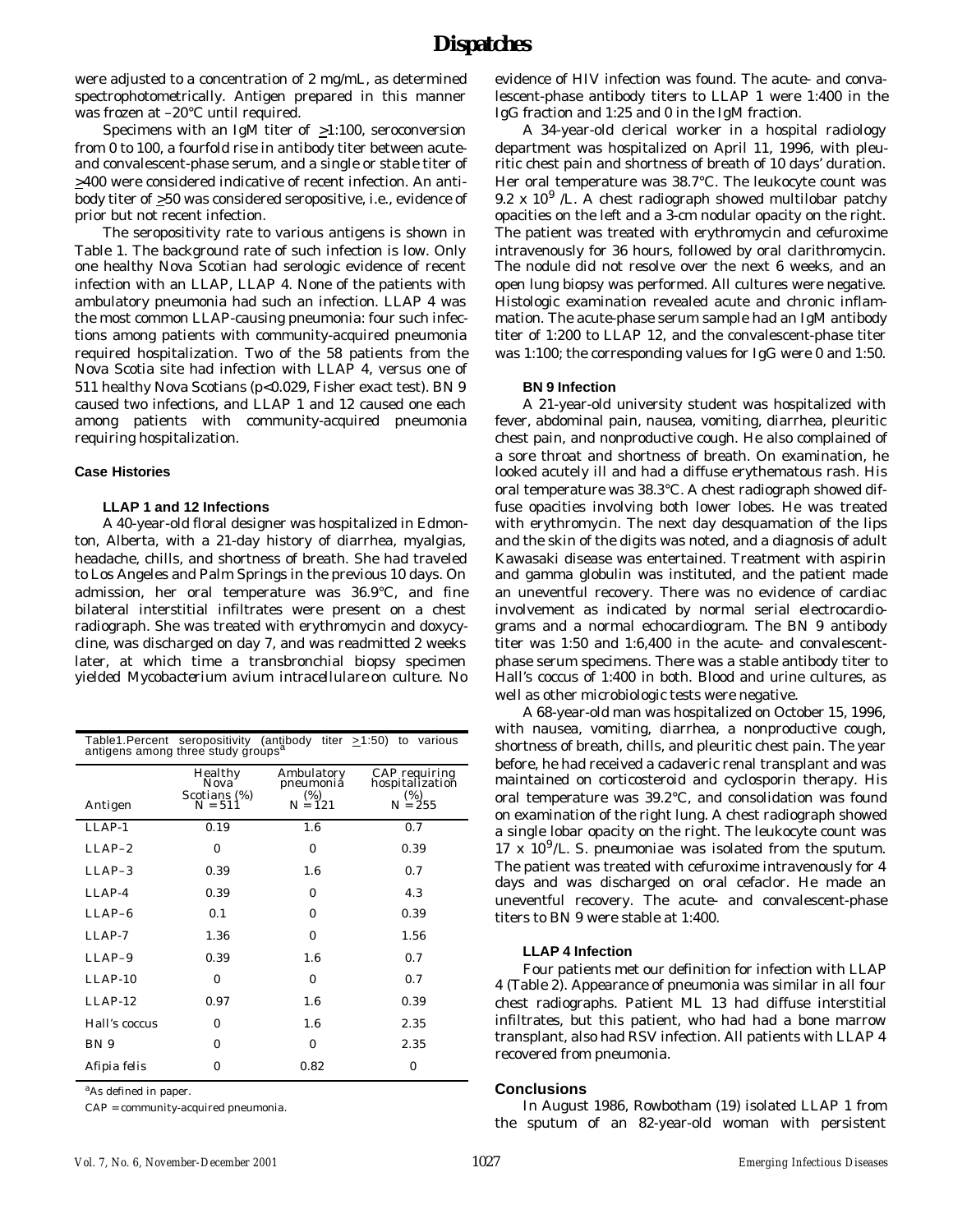# *Dispatches*

Table 2. Summary of selected characteristics of four patients infected with *Legionella*-like amoebal pathogen (LLAP)–4

| No.                                                                                                                                                    | Age | Sex | Temp | Symptoms                                                                                | LOS | <b>WBC</b> | Antibiotics                                | Comments                                                                                        | Antibody<br>titer                                | $Co-$<br>pathogens           |
|--------------------------------------------------------------------------------------------------------------------------------------------------------|-----|-----|------|-----------------------------------------------------------------------------------------|-----|------------|--------------------------------------------|-------------------------------------------------------------------------------------------------|--------------------------------------------------|------------------------------|
| TM37                                                                                                                                                   | 93  | М   | 38.3 | nausea.<br>myalgia,<br>shortness<br>of breath.<br>nonproductive<br>cough,<br>chest pain | 8   | 18.2       | erythromycin;<br>čefuroxime                | admitted<br>from a<br>nursing<br>home.<br>sustained a<br>non q wave<br>myocardial<br>infarction | $I_{1:400}^{SG}$<br>and<br>1:400                 | None                         |
| TM11                                                                                                                                                   | 87  | F   | 39.0 | nonproductive<br>cough,<br>chills                                                       | 11  | 8.7        | erythromycin;<br>čefuroxime                |                                                                                                 | IgG <sub>0</sub><br>ānd<br>1:100                 | None                         |
| ML13                                                                                                                                                   | 54  | M   | 38.4 | abdominal<br>pain,<br>nonproductive<br>cough,<br>myalgia,<br>chest pain                 | 17  | 2.2        | erythromycin;<br>ceftazidime.<br>ribavirin | bone marrow<br>transplant:<br>required<br>intensive<br>care unit<br>treatment                   | Ig $M25$<br>and $0$ :<br>IgG 200<br>and<br>1:400 | <b>RSV</b>                   |
| LN <sub>9</sub>                                                                                                                                        | 63  | M   | 36.8 | shortness<br>of breath.<br>chills                                                       | 10  | 20.8       | erythromycin,<br>čefuroxime                |                                                                                                 | IgM<br>1:200<br>and<br>1:200                     | Strepto-coccus<br>pneumoniae |
| $M =$ male: $F =$ female: LOS = length of stay in days: wbc = leukocyte count: antibody titer = first value is from acute-phase sample and second from |     |     |      |                                                                                         |     |            |                                            |                                                                                                 |                                                  |                              |

M = male; F = female; LOS = length of stay in days; wbc = leukocyte count; antibody titer = first value is from acute-phase sample and second from convalescent-phase sample.

pneumonia, by cocultivation with *A. polyphaga.* Seroconversion was demonstrated to LLAP 3. He screened >5,000 serum specimens submitted for *Legionella* antibody testing and found that 10 patients met the criteria for infection with LLAP 3 (19).

The only other study similar to ours is a study by Benson et al. (20), who examined 500 patients with communityacquired pneumonia and determined antibody titers to LLAP 1,2,3,4,6,7,9, and Hall's coccus; 94 (18.9%) had a fourfold rise in antibody titer of >128 to any LLAP; 36 (7.2%) had a titer rise to  $\geq 1,024$ . In contrast, 1.4% of our 255 hospitalized patients with community-acquired pneumonia had evidence of recent infection with a LLAP or Hall's coccus. As in our series, LLAP 4 was the most common cause of infection in the Benson study, which also found that in 10 (10.6%) of 94 patients with LLAP or Hall's coccus infection a copathogen had been implicated as cause of the pneumonia. Likewise, almost all our patients with LLAP infection were infected with another pathogen.

One of the most interesting findings in our study was a fourfold rise in antibody titer to BN 19 in a patient with presumed adult-onset Kawasaki syndrome, an acute vasculitis of unknown cause found predominantly in infants and young children. The diagnostic criteria include fever of >5 days plus four of the following five features: bilateral conjunctivitis without exudate; polymorphous eruption; cervical lymph node >1.5 cm in diameter; changes in the extremities, including edema of the hands or feet, palm or sole erythema, and periungual desquamation during convalescence; and changes in the oropharynx, including fissured red lips, strawberry tongue, and diffuse erythema of the oropharyngeal mucosa (21). Our patient met this definition. An association between an antecedent respiratory infection and Kawasaki syndrome has been described (21,22), as has exposure to freshly cleaned carpets (23,24). It is possible that the gamma globulin administered to our patient contained antibody to BN 19. However, there was no seroconversion or high titer of antibody to any of the other antigens included in

our test panel. A possible association between infection with BN 19 and Kawasaki syndrome is easily tested.

Strengths of this study are its size and the comprehensiveness of the diagnostic work-up. Its limitations include the following: the three populations were enrolled in different periods; we tested only a subset of the patients hospitalized with community-acquired pneumonia and these patients were from multiple centers across Canada; our comparison groups (healthy persons and patients with ambulatory pneumonia) were Nova Scotians. However, the inferences that we are making are limited to the rate of infection in these three separate groups and are not intended to indicate differences temporally or geographically.

Our data suggest that LLAPs play a role, albeit an infrequent one, in community-acquired pneumonia. Usually they are a copathogen, but in some cases they are the sole pathogen. The possible association between BN 9 and Kawasaki disease requires further study.

#### **Acknowledgments**

We thank the following study coordinators: M. Dumbreville, H. Salts, J. Clark-DiPrata, B. Peters, K. Henery, J. Graham, F. Brisebois, H. Patil, G. Patrick, T. Muir, F. Hebel, E. Condon, S. Roberts, A. Lindemudder, D. Piget-Dellio, M. Jones, and C. Hammerberg. *Parachlamydia acanthamoeba* strains VN 19 and Hall's coccus were kindly provided by R.J. Birtles and T.J. Rowbotham.

Funding was provided by Pfizer Canada Inc., Pfizer United States (urinary antigen testing, courtesy of Dr. Jill Inverso) and Laboratory Centre for Disease Control, Winnipeg, Manitoba (*C. pneumoniae* testing).

Dr. Marrie is professor and chair of the Department of Medicine at University of Alberta. His primary research interest is community-acquired pneumonia.

#### **References**

 1. Birtles RJ, Rowbotham TJ, Raoult D, Harrison TG. Phylogenetic diversity of intra-amoebal legionellae as revealed by 16S rRNA gene sequence comparison. Microbiology 1996;142:3525– 30.